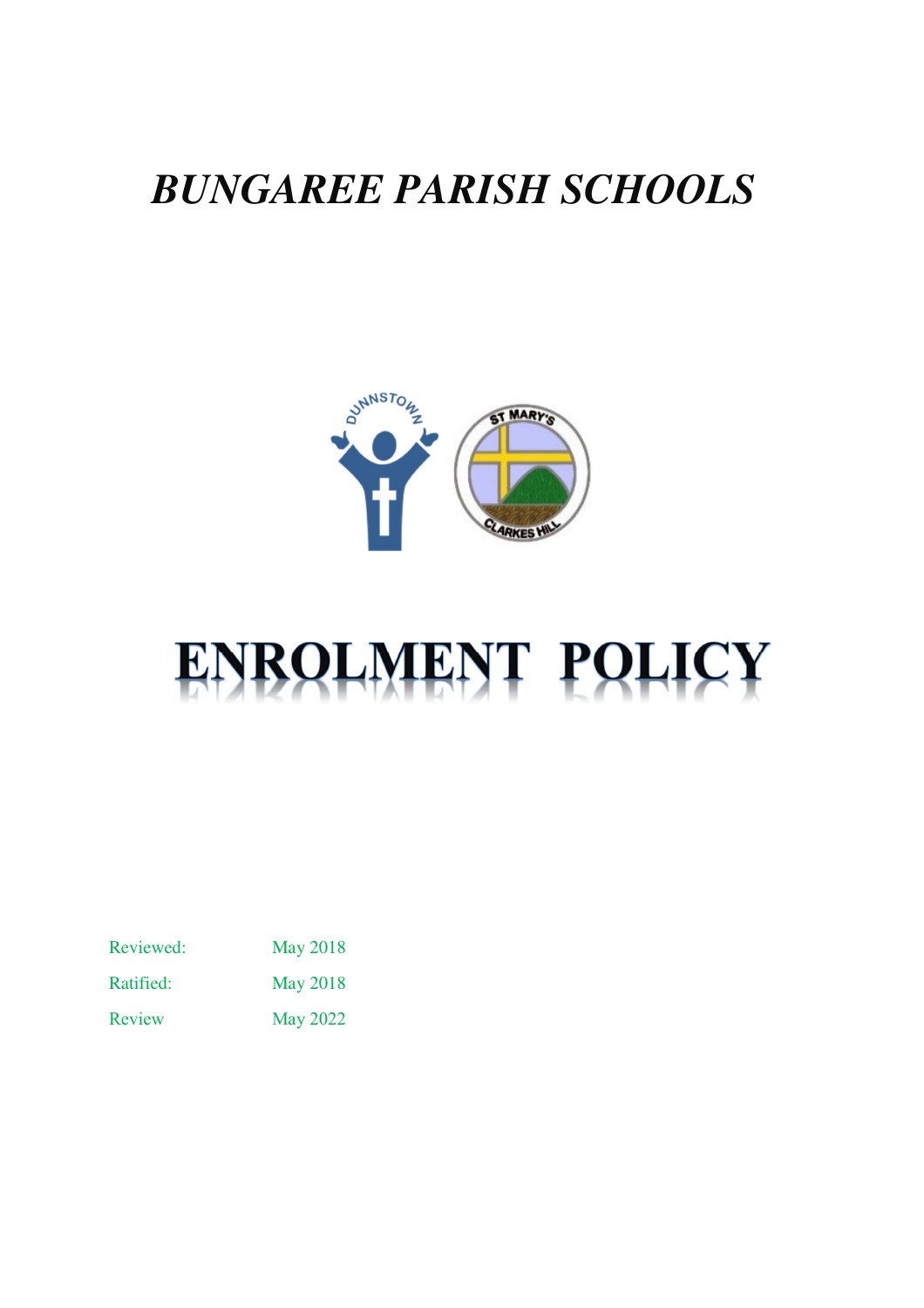#### PURPOSE:

The Ballarat Diocesan Schools Advisory Council Enrolment Policy has been developed to provide Catholic schools and colleges in the Ballarat Diocese with clear and consistent guidelines that will inform individual school enrolment policies and practices. All policies should reflect the dignity of the human person and be respectful of all those who wish to engage in the educational mission of the Catholic Church.

### RATIONALE:

All diocesan Catholic primary and secondary schools are central to the mission and work of the Catholic Diocese of Ballarat and to the life-quality of students and their families. Inspired and governed by the message and person of Jesus Christ, and committed to the physical, intellectual, social and spiritual development of each person, they provide education of the highest quality to their communities. In line with the self-understanding of the Church, they are welcoming to all who share their educational philosophy. Through their distinctive educational style, Catholic schools make an irreplaceable contribution to the intellectual, ethical and spiritual well-being of their own community and of Australian society (Awakenings, 1998).

Each Catholic school in the Ballarat Diocese "participates in the evangelising mission of the Church and is the privileged environment in which Christian education is carried out. In this way Catholic schools are at once places of evangelisation, of complete formation, of enculturation, of apprenticeship in the lively dialogue between young people of different religions and social backgrounds. The ecclesial nature of the Catholic school, therefore, is written in the very heart of its identity as a teaching institution" (The Catholic School on the Threshold of the Third Millennium, 1997, n.19)

#### POLICY STATEMENT:

Ballarat diocesan Catholic primary and secondary schools embrace the mission of the Church by welcoming the enrolment of all students and families who share their vision and educational philosophy.

#### PRINCIPLES:

- 1.0 Catholic schools, established and maintained by the Ballarat Diocese, or in partnership with Religious Institutes and/or ministerial public juridic persons, strive to be authentically Catholic and faithful to the mission of the Catholic Church. The governance entities in each individual school community are the responsible authorities for that school community.
- 2.0 A Catholic school is open to all who are willing to commit to support the philosophy, values and aims of Catholic schooling. While there is an invitation to all, the practicalities of being able to accommodate enrolments beyond current physical facilities may be limited by available resources. Individual primary and secondary school enrolment policies will clearly articulate an agreed process for enrolment thus ensuring procedural transparency.
- 3.0 A Catholic school has a particular responsibility to provide access to children baptised in the Catholic faith.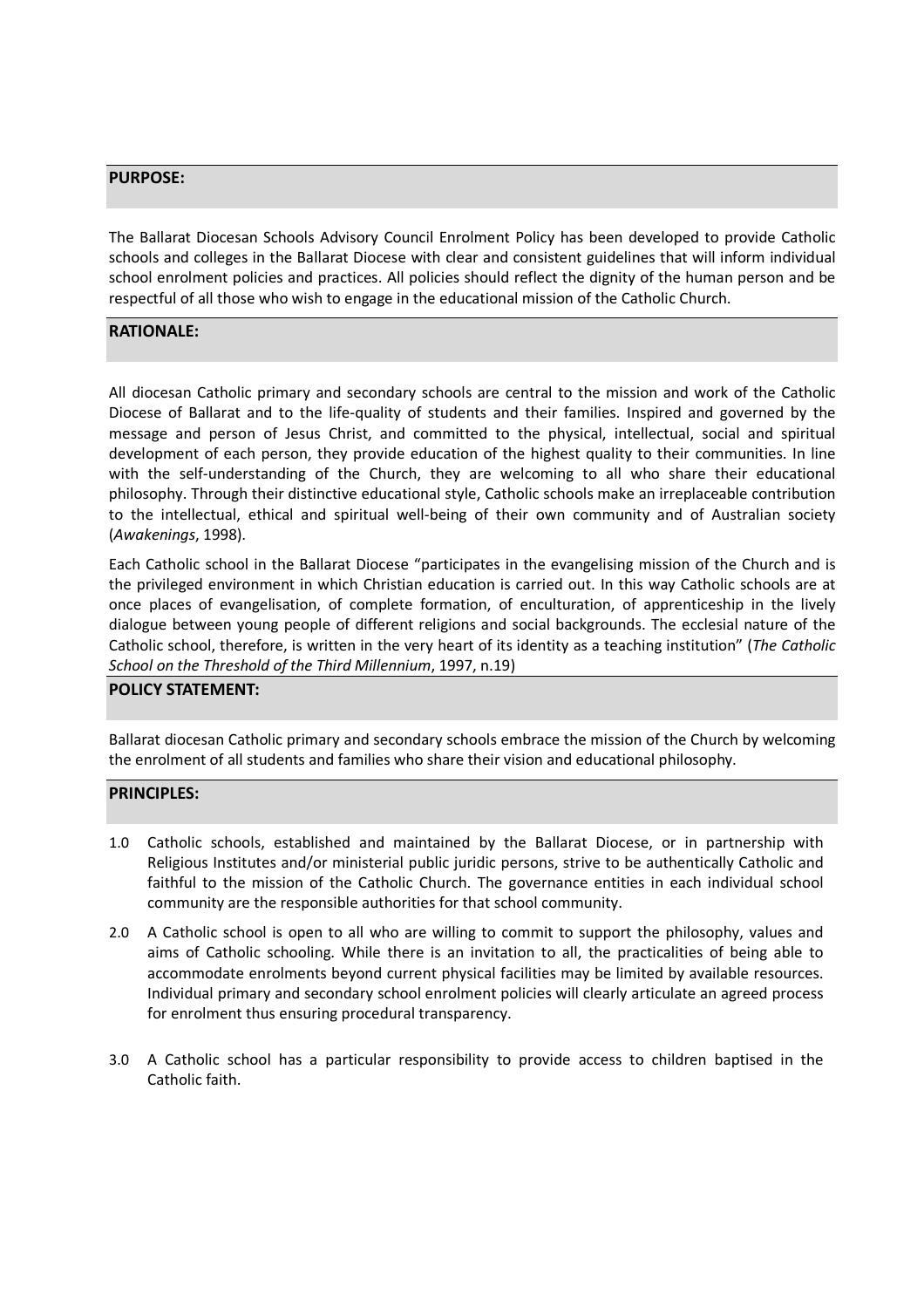- 4.0 Catholic schools have a responsibility for being inclusive and therefore welcome, accept and support those most in need.
- 5.0 Catholic school enrolment policies should reflect the teaching and values of the church and be cognisant of guidelines issued by the Catholic Education Commission Victoria, Religious Institutes and/or ministerial public juridic persons and/or the Ballarat Diocese.
- 6.0 Catholic schools seek to actively engage families and carers as partners in their child's education process and the life of the school in an atmosphere of co-responsibility and co-accountability.
- 7.0 In diocesan locations where multiple Catholic schools co-exist there should be ongoing dialogue and co-consideration of enrolment processes.

As of 28 February 2018, new amendments to the 'No Jab, No Play' legislation now impact acceptable documentation for school entry immunisation requirements.

- An Immunisation History Statement from the Australian Immunisation Register is the only form of documentation acceptable as proof of a child's immunisation status.
- By law, primary schools are now required to request and record information on the immunisation status of students prior to enrolment.
- Documents produced by GPs or other immunisation providers will no longer be sufficient as a form of evidence. Homeopathic immunisation is not a recognised form of immunisation, and therefore cannot be listed on an immunisation status certificate.
- Parents or guardians must provide an immunisation status certificate to the school regardless of whether the child is or is not immunised.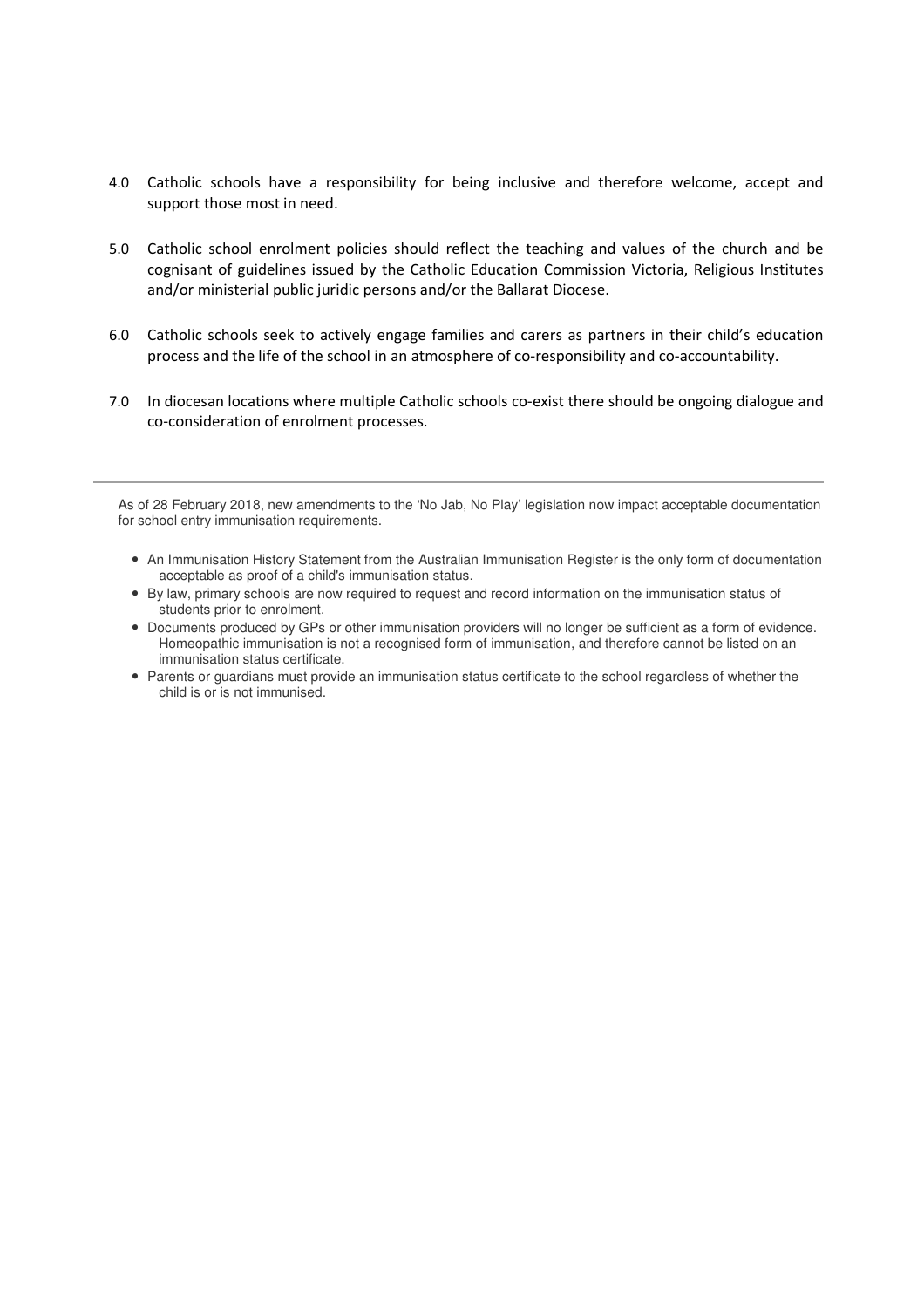#### ENROLMENT PROCESSES AND PROCEDURES IN SCHOOLS:

#### 1.0 Recommended Enrolment Process

In the interests of consistency and transparency, it is recommended that schools in the Diocese of Ballarat follow the Archdiocese of Melbourne Recommended Enrolment Process presented in the following flowchart:

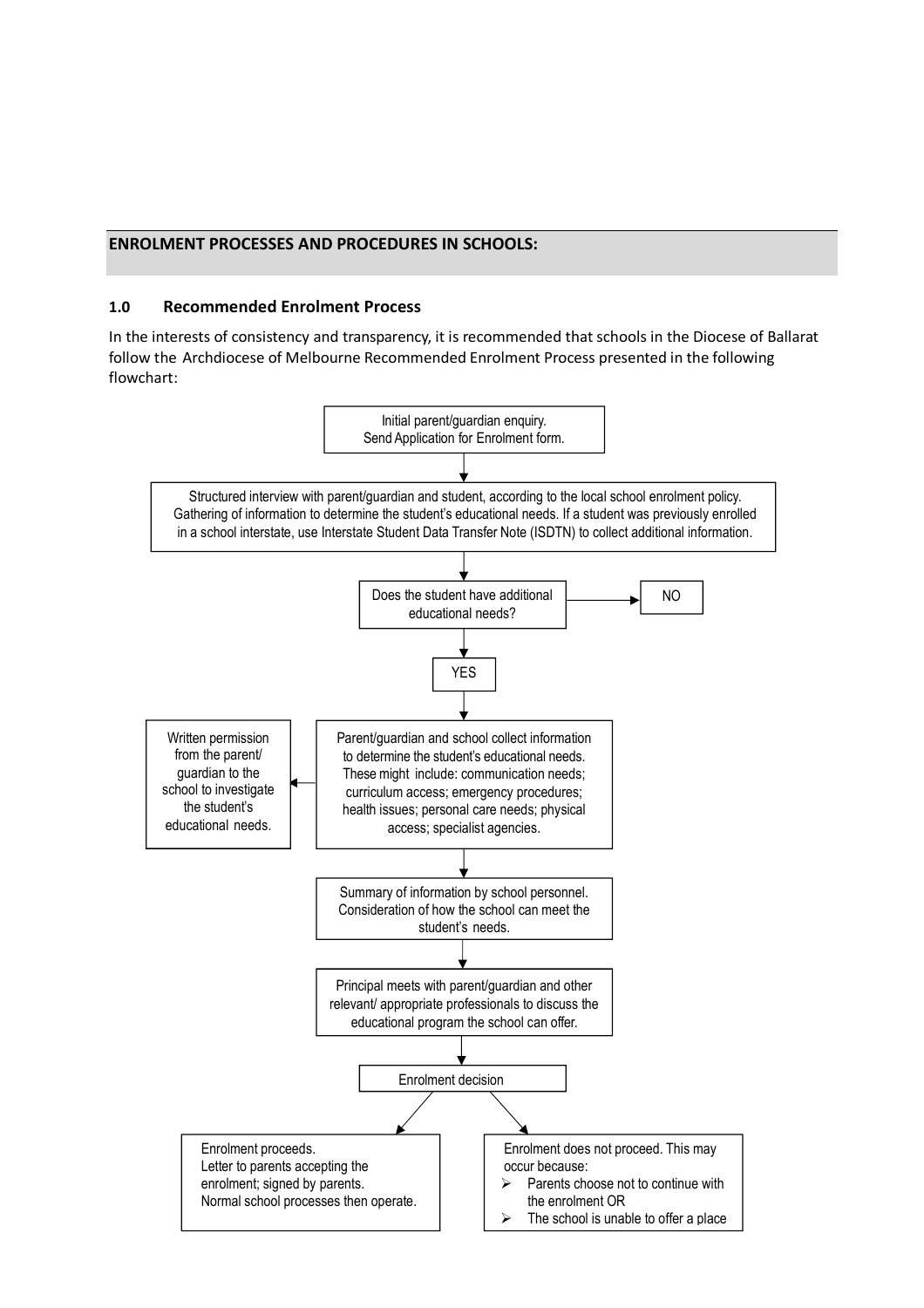# 2.0 Enrolment of Students under the Minimum School Entry Age

The minimum starting age for a child to be enrolled in a Victorian school is four years and eight months as a child must turn five by 30 April in the year of starting school.

The enrolment of students under the minimum starting age is not recommended.

In the rare situation where a parent/guardian seeks enrolment of a child under the minimum starting age the school will make an assessment of the child's readiness for school. In the event that a child satisfies the readiness assessment and the school principal supports the enrolment final approval needs to be obtained from the Director of Catholic Education before the enrolment can proceed.

Application for Director's approval needs to be completed on the "Application for Early Age Entry to School" Proforma. (Appendix 2)

Supporting documentation from appropriate health or educational professionals detailing substantive reasons for early school entry must be attached to the application, as well as a letter from the parent(s) requesting an exemption from the policy.

It is the responsibility of the parent/guardian to provide all appropriate documentation to the principal for submission to the Director for consideration.

# 3.0 Out of Home Care, School enrolment responsibilities (outside normal enrolment timelines) in accordance with Out of Home Care Partnering Agreement, 2012

### If Child Protection is involved schools are expected to:

- If a place is available, enrol a child or young person without delay any delay of more than one day must be endorsed by the Ballarat Diocesan, Catholic Education Director
- Ensure that accurate information regarding out-of-home care status is recorded in the school's student information record-keeping mechanism
- Liaise with the child or young person's previous school or early childhood education service to ensure the transfer of relevant information including the Individual Education Plan
- Establish a Student Support Group in the first week of the child or young person's enrolment
- Support the child or young person to stay at the school or maintain a connection with their school if a change must occur
- When a student leaves the school, provide appropriate information to the new school regarding the child or young person's learning and support needs to ensure a smooth transition

#### The Ballarat Diocesan Catholic Education Office will:

- Facilitate the timely and effective enrolment of each child and young person in out-of-home care by providing advice and support to schools
- Work with schools and Department of Human Services to resolve any enrolment difficulties in a timely manner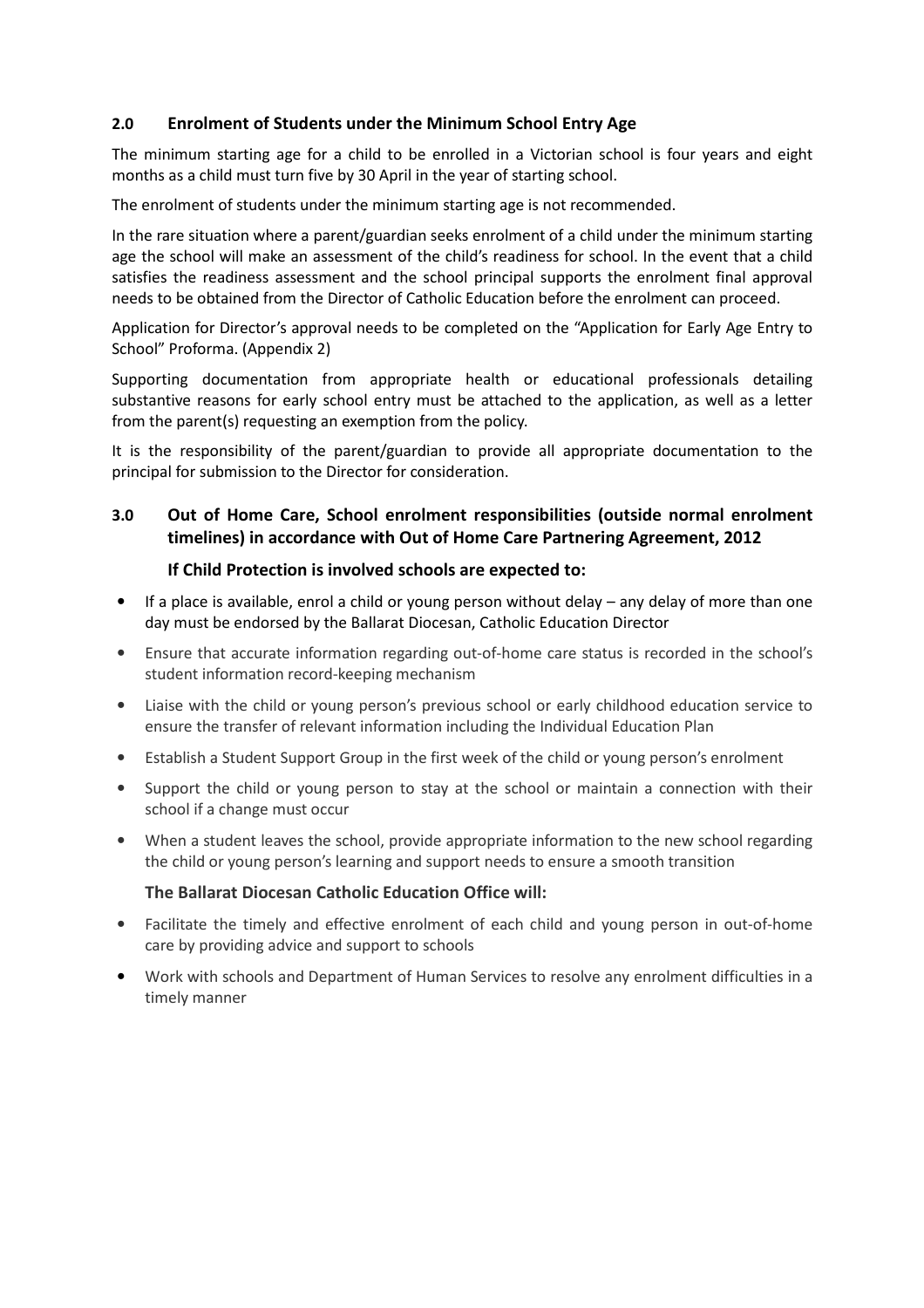# 4.0 Enrolment of Children with Additional Learning Needs

Catholic schools are expected to welcome parents who wish to enrol a child with additional learning needs and do everything possible to accommodate the child's needs. The process for enrolling students with special needs should be the same as that for enrolling any student, and should conform to the Recommended Enrolment Process (refer to flowchart). Primary and secondary schools should collaborate to ensure coordination and consistency of policy and processes. Schools are required to comply with the relevant Australian and Victorian Government legislation when considering the enrolment of a child with additional learning needs in a Catholic school.

# 5.0 Enrolment of Students from Interstate

When enrolling students whose previous school was interstate, all schools must use the protocols of the Interstate Student Data Transfer Note (ISDTN). This is a mandatory requirement of the Australian Government. It is the responsibility of the enrolling school to initiate and manage this process, and be sensitive to parent/student consent requirements for the provision of information. All relevant documents and information are available at the MCEETYA website www.mceetya.edu.au/transfernote

### **6.0** Fees

The setting of fee levels and other compulsory charges in Catholic primary schools and secondary colleges is the responsibility of the school, taking into account the allocation of government funds. The school offers a number of methods for paying fees to reduce any financial burden and to assist financial planning.

If a family is experiencing difficulty in meeting the required fee payment, the student should not be excluded.

Families enrolling in diocesan primary schools may also be able to access the 'Family Fee Assistance Scheme'. (Appendix 3)

# 7.0 Appealing an Enrolment Decision

- 7.1 An appeal of the enrolment decision can be made where a family believes that a breach of the school enrolment policy or a breach of the relevant legislation has occurred
- 7.2 An appeal is made to the Director of Catholic Education, PO Box 576, Ballarat VIC 3350 or director@ceoballarat.catholic.edu.au or phone 03 5337 7135
- 7.3 The Director of Catholic Education will investigate the matter, consider if a breach has occurred and make a recommendation to the Principal if this is the case

#### 8.0 Relevant Legislation to be considered when enrolling students in Catholic Schools

# 8.1 The Victorian Education and Training Reform Regulations 2007

The regulations impose a requirement on a registered school to have a clearly defined enrolment policy that complies with all applicable State and Commonwealth laws. Referred therein is the main legislation affecting school enrolments. Each school must be familiar with the relevant provisions of this legislation and, if appropriate, prepare policies for administration and enforcement of relevant procedures.